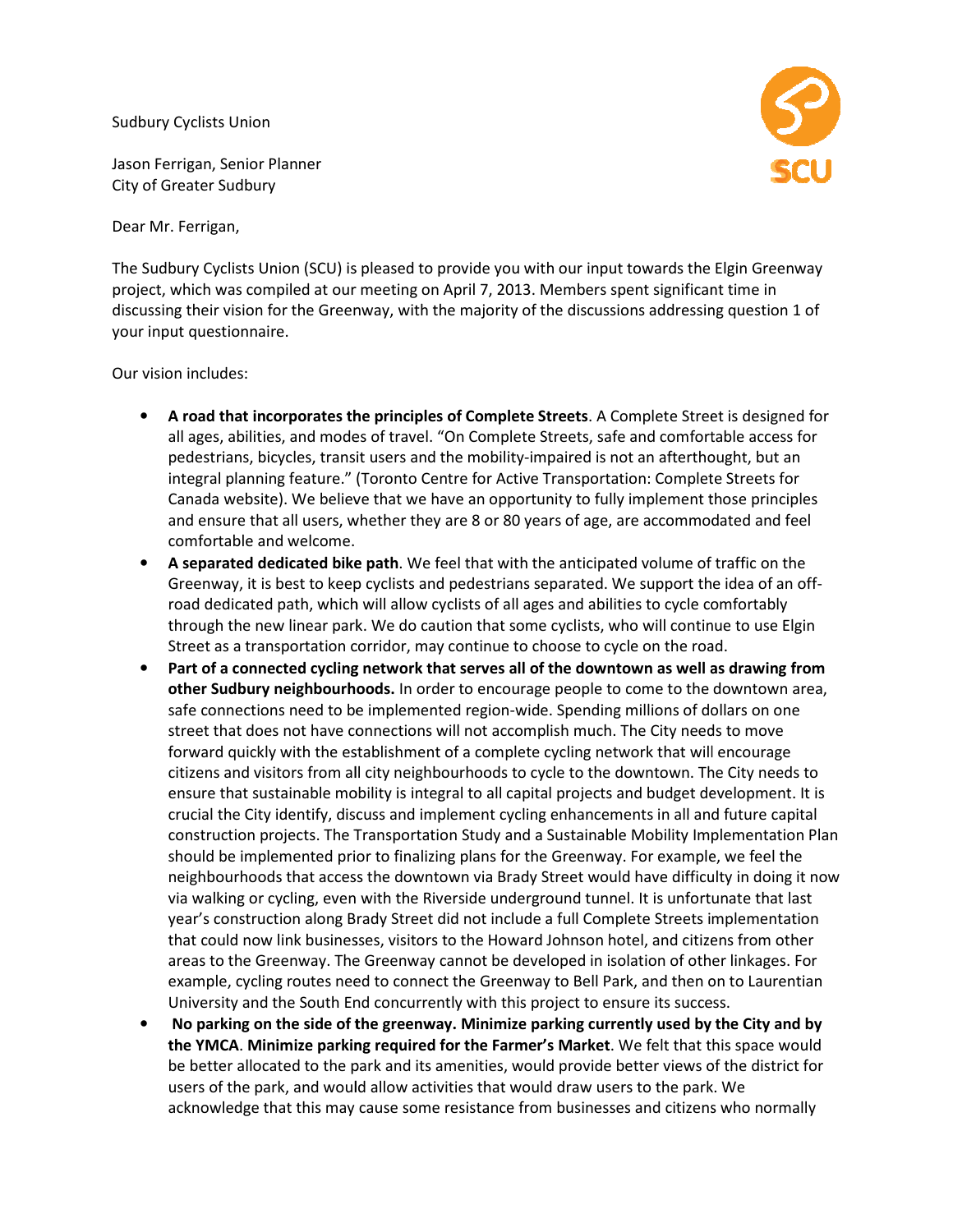park there. We encourage the City to provide innovative solutions to this change, including park and ride programs for citizens who work downtown, reduced bus fares for special events being held at the arena and at other downtown areas, and parking structures close to the downtown.

- A safe environment that encourages citizens and visitors to visit and stay to spend money in the area. Whether it is right or not, current perception of this area is that it is unsafe. Measures need to be put into place to correct this. This would include lighting on both sides of the street, and better lighting on and under connector bridges and underpasses, especially the Nelson St. Bridge. Engineering should include effective traffic calming measures to slow down traffic to ensure the street is safe and enjoyable. No one appreciates loud, aggressive driving in their surroundings. Covered, secure bike parking structures could be attached to the transit stops along that section of Elgin; this would make the area a focal destination point for cyclists and link both modes of transportation. Safe parking structures would encourage more cyclists to mix both modes of transportation for trips to the downtown area, and would encourage them to park their bicycles and then visit the downtown area to shop or eat. The transit stops need to be protected in order to provide safe havens for transit users.
- A pedestrian and cyclist-friendly road which favours the ambience of the district i.e. arts and entertainment. We propose increasing pedestrian and cyclist traffic while reducing aggressive driving behaviours, high speeds, and dangerous scenarios. As a comparison, we discussed the city of Old Montreal, which has a distinct culture and "feel", which has an old-world flavour with its cobbled streets and quaint buildings, and which has thriving shops and restaurants. The park should have facilities that will make it a destination as well as a transportation corridor. While we acknowledge that some people may want to "watch the trains", we felt that a solid sound barrier is needed to protect the ambience of the district, and allow people to stop, meet, and talk in the park. Along with the Farmer's Market, other events and facilities could draw more people to the area. Vendors, good street furniture, patio eating facilities, buskers, outside concerts, street art (including art that promotes cycling, walking and transit), would help to draw people to the area. The park could also be used for winter activities and displays like Christmas tree lights and ice sculptures. The park needs to be accessible at all times, and may even compliment some of the festivals that are currently held downtown like Rib Fest and the Downtown Yard Sale. We need to ensure that we make the place friendlier, more attractive and accessible - a destination that people will want to visit. We need to provide attractions that will draw citizens and families from outlying areas like the Valley, Chelmsford, and other neighbourhoods and communities. We need to "think out of the box" and design an environment that will challenge and change the current attitudes of downtown - and of Sudbury lifestyles in general.
- A park that reflects our Northern and Sudbury environment. We propose using sustainable, native species as landscape. We discussed the possibility of a community garden as an example of local food sources. The design of the park should complement other initiatives that will be within walking distance, like the Rock of Fame, and the design that will implemented for the section being developed by the School of Architecture. Clear signage could be erected at the entrance and exit of the park, for example a recreation of the welcome arch that used to be at the entrance of Sudbury. We need to ensure that the park is one of the "jewels" in our community and that it will serve as a template for further developments of sustainable mobility transportation corridors.
- Amenities targeting cyclists. Along with bike parking structures, the SCU proposes ideas like bike renting facilities for visitors to the downtown who are cyclists and a bike coop at the Farmer's Market location. Internationally and nationally, cycling customers constitute a growing market segment with strong purchasing power. A study on Bike Lanes, On-Street Parking and